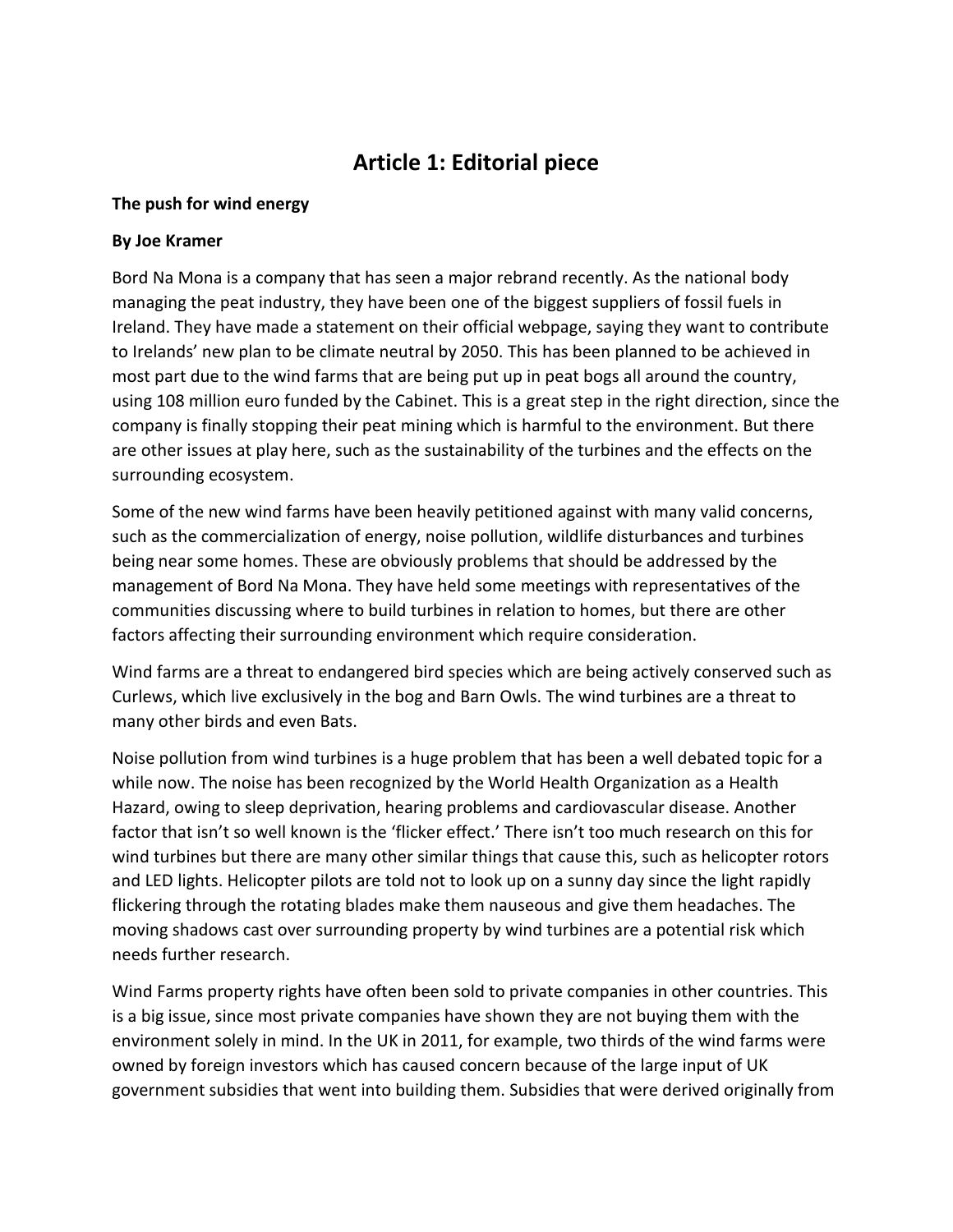the UK taxpayer end up being funneled overseas with the profits produced from the wind farms. There will always be the need to consider profit turnover in the decision-making process of these companies, but the risk is that environmental and sustainability concerns may get lost in the drive for profits. Bord Na Mona is currently a semi state body and has not shown any plans to sell their wind farms, but the potential concern still stands.

Another point worth mentioning is the incredible amount of money and resources needed to construct the wind farms. This is not really a concern most of the public would consider but turbines require metal and fossil fuels to create which there is a finite amount of. To build all of these you will need fossil fuels for the heavy machinery you will need, plus the amount of raw metal needed that must be melted using coal. Service roads for the turbines and extensive ground works for the foundations require further fossil fuel and have an impact on local wildlife.

The solution to a great many of the problems listed would be to start constructing these wind farms offshore. This has proven the most effective way of harnessing wind power by far. Onshore wind farms can produce 2.5 to 3 megawatts, but offshore wind farms are able to produce 3.6 megawatts. Onshore wind farms are more unpredictable as well since wind levels on land are less consistent in general. As said before, there are endangered species living in some of the proposed areas and there's not much that conservationists can do to stop them from being killed by the turbines. Offshore wind farms are built miles out at sea where they won't obstruct people's quality of life or damage the ecosystems of Irish land.

There are sustainability challenges with all implementations of renewable energy. Many other countries as well as Ireland are finally taking action about the environment, and it paints a hopeful picture for humanity. People need to think more about where all this magical electricity is coming from. The truth is that most people can easily say that they want countries to invest in wind power as long as it's far away from them. In conclusion, Bord Na Mona haven't breached any law with their planning proposals, but for future developments Offshore wind farms are the best for both the eventual goal of climate neutrality and welfare of all living beings.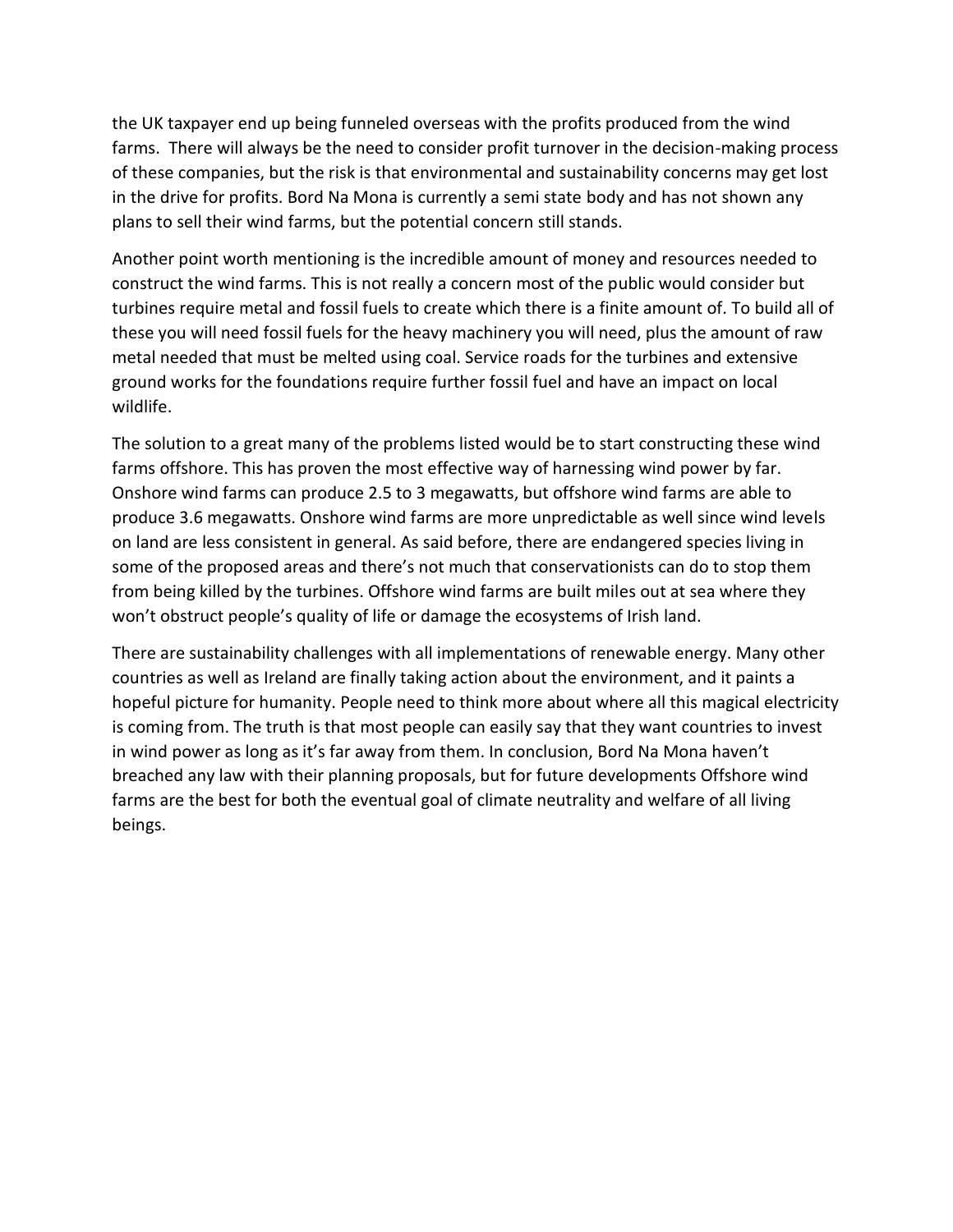<https://www.ballivorwindfarm.ie/>

<https://www.bordnamona.ie/climate-solutions/infrastructure/>

[https://www.gov.ie/en/press-release/2aae1-cabinet-approves-108m-funding-for](https://www.gov.ie/en/press-release/2aae1-cabinet-approves-108m-funding-for-groundbreaking-bord-na-mona-bog-rehabilitation-plan-minister-ryan-also-announces-that-47-more-projects-in-the-midlands-totalling-278m-are-approved-under-the-just-transition-fund/)[groundbreaking-bord-na-mona-bog-rehabilitation-plan-minister-ryan-also-announces-that-47](https://www.gov.ie/en/press-release/2aae1-cabinet-approves-108m-funding-for-groundbreaking-bord-na-mona-bog-rehabilitation-plan-minister-ryan-also-announces-that-47-more-projects-in-the-midlands-totalling-278m-are-approved-under-the-just-transition-fund/) [more-projects-in-the-midlands-totalling-278m-are-approved-under-the-just-transition-fund/](https://www.gov.ie/en/press-release/2aae1-cabinet-approves-108m-funding-for-groundbreaking-bord-na-mona-bog-rehabilitation-plan-minister-ryan-also-announces-that-47-more-projects-in-the-midlands-totalling-278m-are-approved-under-the-just-transition-fund/)

<https://www.irishexaminer.com/news/munster/arid-40808340.html>

<https://www.gov.uk/government/news/wind-turbine-shadow-flicker-study-published>

<https://www.linkedin.com/pulse/flicker-effect-light-jack-kruse/>

<https://www.energy.gov/ne/articles/3-reasons-why-nuclear-clean-and-sustainable>

Ncbi.nlm.nih.gov/pmc/articles/PMC4063257/

[https://cornwallalliance.org/2021/01/clean-renewable-there-is-no-wind-energy-without-fossil](https://cornwallalliance.org/2021/01/clean-renewable-there-is-no-wind-energy-without-fossil-fuels/)[fuels/](https://cornwallalliance.org/2021/01/clean-renewable-there-is-no-wind-energy-without-fossil-fuels/)

<https://greencoast.org/onshore-vs-offshore-wind/>

<https://www.twi-global.com/technical-knowledge/faqs/how-long-do-wind-turbines-last>

<https://www.pressreader.com/uk/daily-mail/20110919/287165809843900>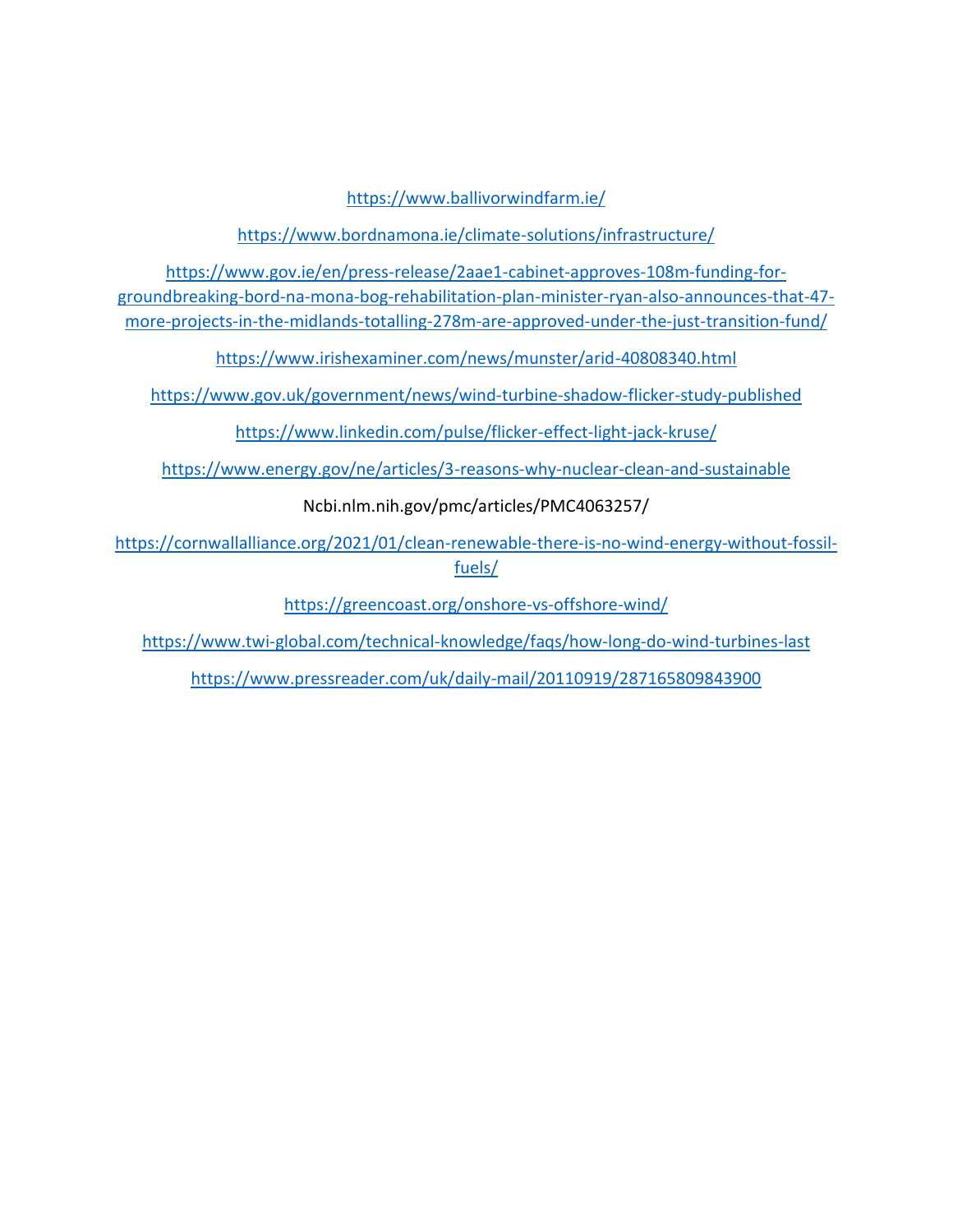## **Article 2: Current events (tabloid)**

#### **Spike in attacks on women**

Ashling Murphy's murder has started a wave of attacks on women across the country

For some backstory, Ashling Murphy was a 23-year-old primary school teacher. On January 12<sup>th</sup> She was murdered while jogging in broad daylight along the Grand Canal just outside Tullamore County Offaly.

The culprit has been identified as a 31 year old Jozef Puzka, who was seen to at St James Hospital with unexplainable injuries. He was charged with her murder the day after.

This event has had a profound impact not only on spreading awareness to the violence against women, but also seemingly on a trend of attacks made against them in the following weeks since her death.

One of these attacks was on a young Cork Woman in her early 20s. The incident happened in Cork south city's center. She was attacked without warning while walking in Evergreen Street just before 11:30pm. She was punched several times in the attack but luckily her injuries were not serious, although a garda said the attack was particularly nasty.

A 17-year-old girl was injured in an assault in Kilkenny, after which she was hospitalized. She said to the gardai that the attacker was a white man with an Irish accent and in his 40s. The girl said she did not know the man, so it is believed to have been an attempted abduction

These are not the only attacks on women lately and they won't be the last. Women cannot feel safe walking alone when there is a constant risk of being attacked or worse.

Sligo Rape Crisis Center CEO David Madden has spoken out against the sexual violence and rape culture.

"The number of callers is going up, the number of counselling hours is going up, the number of referrals is going up, the length of time people are staying with us is going up, the level of fear and anxiety is going up, and Covid has added another dimension to it as well."

Mr. Madden said the level of violence is "unacceptable" and that "Everyone has the right to be safe on the streets and in their own homes."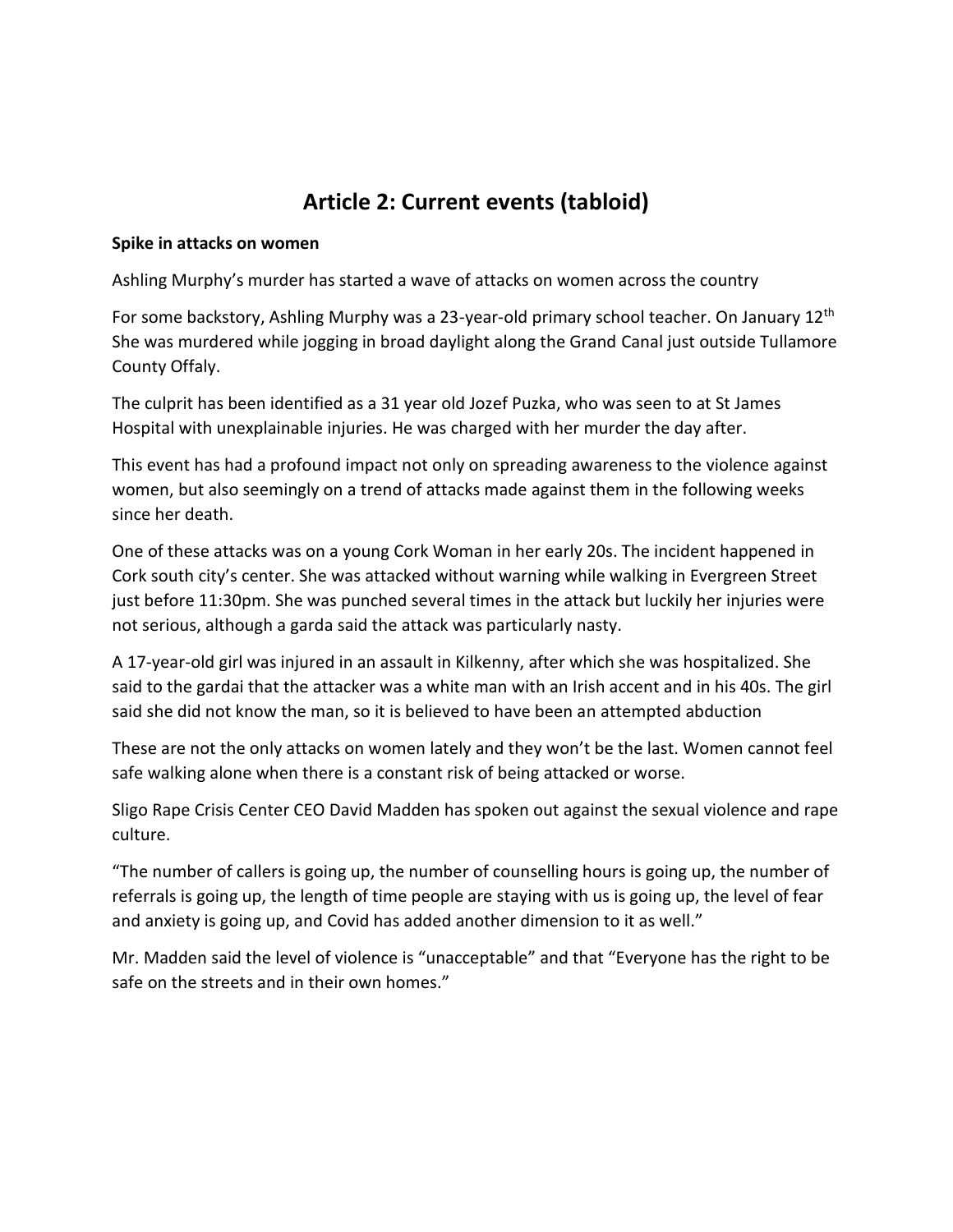[https://www.sundayworld.com/crime/irish-crime/gardai-probe-another-violent-assault-after](https://www.sundayworld.com/crime/irish-crime/gardai-probe-another-violent-assault-after-woman-attacked-as-she-walked-home-in-cork-41300202.html)[woman-attacked-as-she-walked-home-in-cork-41300202.html](https://www.sundayworld.com/crime/irish-crime/gardai-probe-another-violent-assault-after-woman-attacked-as-she-walked-home-in-cork-41300202.html)

<https://www.irishexaminer.com/news/arid-40800033.html>

# **Article 3: TV review (broadsheet)**

### **Review of Peaky Blinders**

Director: Anthony Byrne

Starring Cillian Murphy

Episode run times: 50 – 60 minutes

There are 5 seasons currently out and a 6<sup>th</sup> is set for release sometime this spring in 2022.

Tommy Shelby (Cillian Murphy) steals a cargo crate full of machine guns, creating the main conflict in the show, between the Shelbys and an Inspector named Campbell, as he tries to find out where the guns went. You quickly realize as the plot progresses through the season, that there are no good people in this show, although you will find yourself rooting for the Shelby family despite their bad deeds, such as fixing races and beating up rivals.

You can clearly see that Tommy has PTSD and built-up trauma from fighting in the first world war, which is a big part of his character. He states many times that he lost a part of himself back then. Although highly smart when dealing with his business, Tommy struggles with making connections with people. His attitude is somber and cold even with his closest allies, which is indicative of his fear of losing control of his feelings.

One of the big selling points of the show must be its incredible writing and acting, which creates some truly memorable, high stakes scenarios. Every new episode ramps up the antics of the season to its eventual climactic resolution. Cillian Murphy plays Tommy very well and there were few weak performances throughout the whole cast.

The cinematography is great. The streets of Birmingham are gloomy, smokey and full of atmosphere. There are interesting camera angles and lighting that work well to make the tone of the show clear.

I overall got hooked on this show. Each season has something unique going on and I will be looking out for the last season, set for release this year.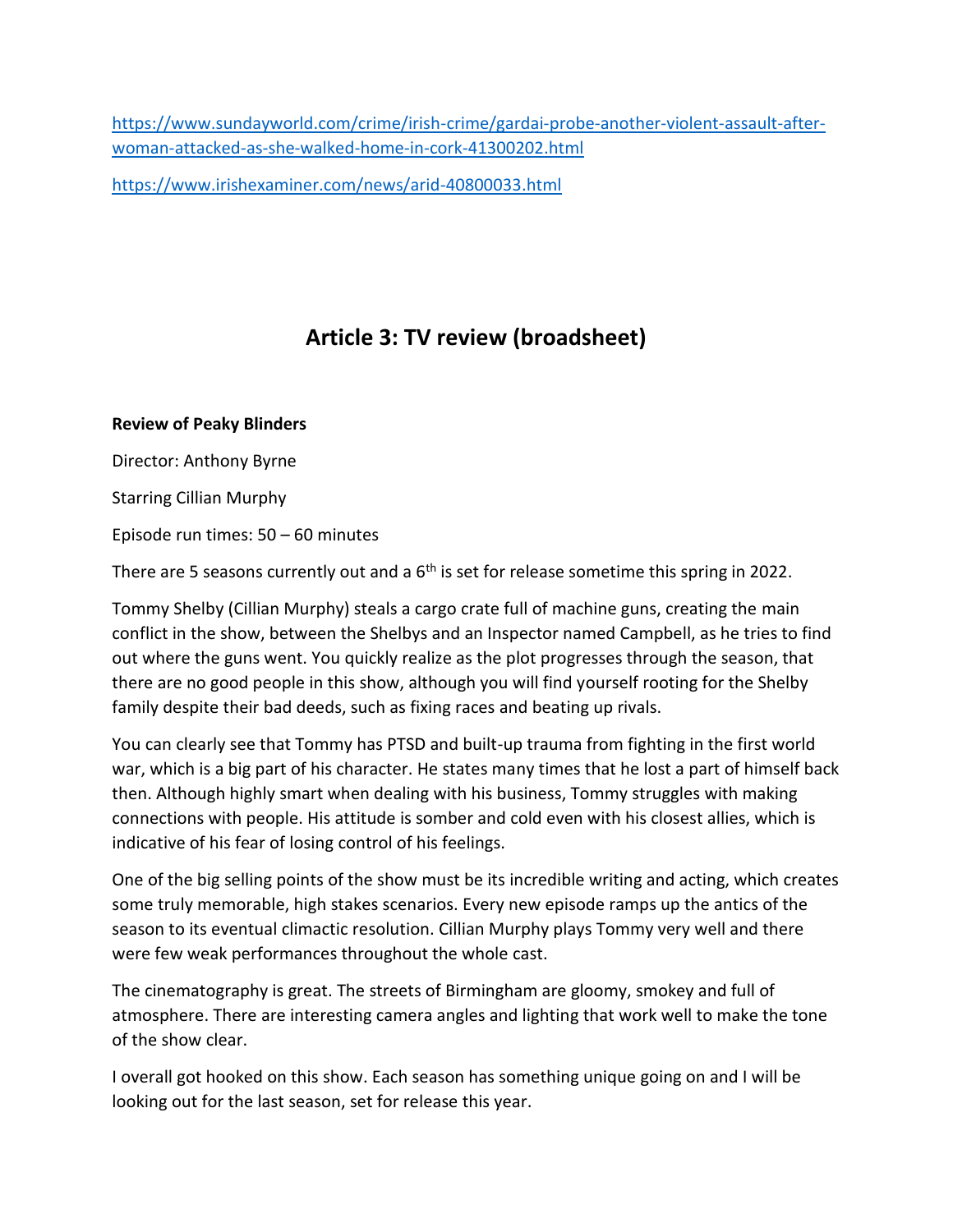## **Article 4: Gaming review (magazine)**

#### **Bloodborne review**

Developer: FromSoftware Inc.

Release date: 2015

Bloodborne is a fantasy roleplaying game (RPG) that is a spinoff to the titular Souls series by the same developers. A new game in the series is slated for release this year called Elden Ring which will make a visit to previous Souls like games including Bloodborne worth your while.

Bloodborne is brutal as it is beautiful. You play as a mute Hunter of the player's creation who must kill beasts that have taken over the dark, gothic streets of Yharnam, a fictional Victorian London. The game immediately drops you into the deep end when you must kill a werewolf creature only five minutes into the game. This is representative of how Bloodborne wants you to make mistakes and learn from them, since many people do not realize that you can find a weapon to fight the werewolf and die to this first creature many times.

Aside from the difficult learning curve of the game, the second thing that strikes you is the beautiful art style, which never gets boring as you continue to fight new Lovecraftian monsters and Bosses. Bosses are a highlight in the game. Dangerous, tough, and often several times your size, they will put you to the test. They will force you to put everything you have learned when killing smaller enemies into practice.

To some people, the thought of replaying sections over and over might sound tedious, but Bloodborne gives you an amazing feeling of accomplishment when you get past a particularly treacherous stage.

**Article 5: Lifestyle piece**

**Radio broadcast**

DESMOND: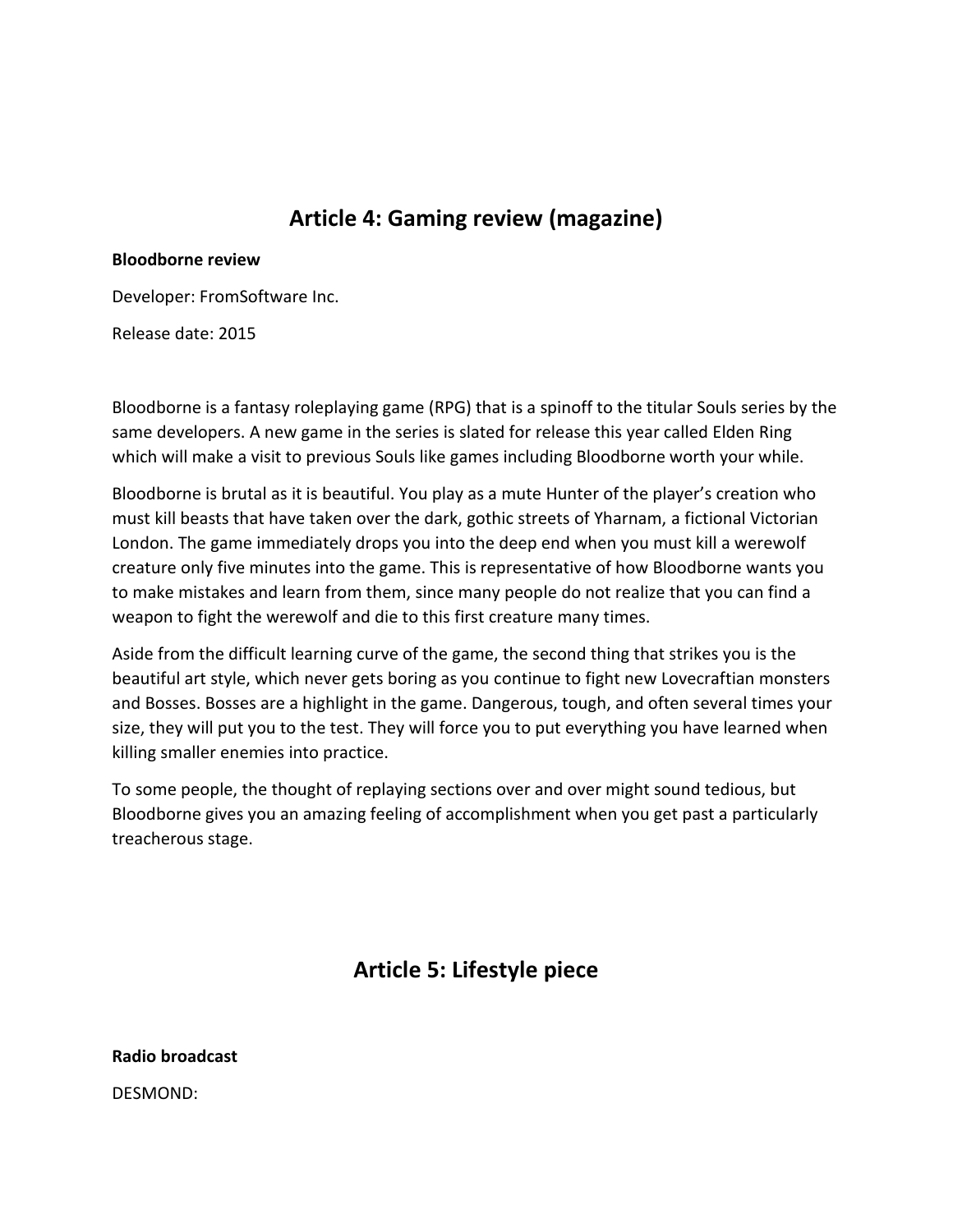Good morning, everyone at home to Today FM talking hour. My name is Desmond Mooney, and I am joined today by Benson Boot who will be talking to us all about the effect environment has on a person to help with screen addiction.

BENSON:

It's a pleasure to be here with you Desmond.

DESMOND:

So, Benson, what got you into all of this?

BENSON:

I used to spend a lot of time on social media feeling bad about myself. I was unhealthy and unhappy. Then I decided to start walking outdoors 10 minutes every day where I couldn't check my phone and realized that I felt way better after.

DESMOND:

Yeah, totally.

BENSON:

It's got a lot to do with just rewiring your brain to be less dependent on all this constant stimulation, you know?

DESMOND:

And where has this change in routine got you to right now Benson?

BENSON:

I have an Instagram account which I allow myself to catch up on once a week for half an hour. This has a lot to do with preventative behavior that I have enforced on myself.

DESMOND:

Tell me, what do you mean by that Benson?

BENSON: So, one of the reasons I've found so much success with walking and not wanting screens is because I would have to go so far out of my way to find one when I'm doing what I'm doing. This doesn't stop at just walking, if you find yourself on your phone in bed then put it somewhere that is an inconvenience to go to.

DERMOT:

Right, gotcha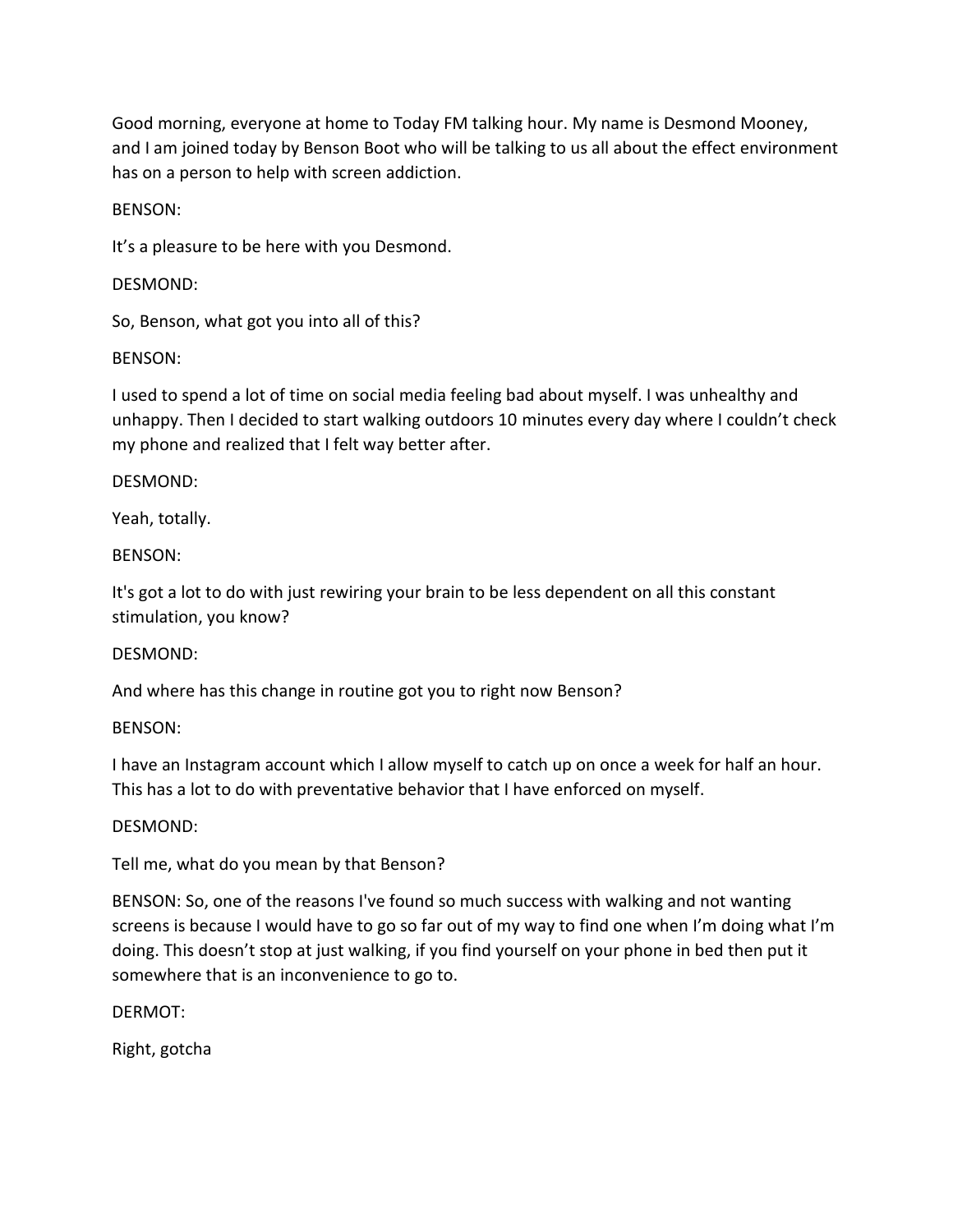BENSON: to summarize everything I've said so far, I feel environment and tricking your brain into not thinking of screens by making it inconvenient makes all the difference

DERMOT:

Thank you for that Benson and to all of you at home for tuning into this Today FM talking hour. See you after the break.

## **Article 6: international news event (tabloid)**

### **Possible World War 3 as Russia stays on Ukraine borders**

The entire world has been gripped with fear since Russia deployed 130,000 of its troops on the borders of Ukraine, ready for imminent invasion.

Russian Premier Vladimir Putin has denied any plans to attack Ukraine, but US intelligence has suggested otherwise, saying Russia will attack as soon as today on the 16th of February. US President Joe Biden has addressed Putin on the matter telling him to withdraw his troops or there will be grave consequences.

"I don't know that he knows what he's going to do, and I think he has to realize that it would a gigantic mistake for him to move on to Ukraine. The impact on Europe and the rest of the world would be devastating and he would pay a heavy price"

It's thought that Russia will Lightning raid the city of Kyiv first if invasion starts. Foreign citizens have been urged to evacuate the country as soon as possible, as well as embassy personnel

In another chilling move, Russia have joined forces with China. Russia does not seem plan to stop invasion at Ukraine either, with videos of Russian troops doing training drills in Belarus.

Despite all this, the UK and US have insisted that "there is a window for diplomacy and are continuing to attempt to reason with Russia while the US are sending 3,000 troops to support Ukraine.

Russia has said as of the  $16<sup>th</sup>$  of February that their drills are over, and they are withdrawing troops from the border. NATO however have said that Russia haven't removed any of their troops and that they are still flowing on to the border.

This situation paints a bleak picture and unless resolved soon, a World War breaking out seems likely.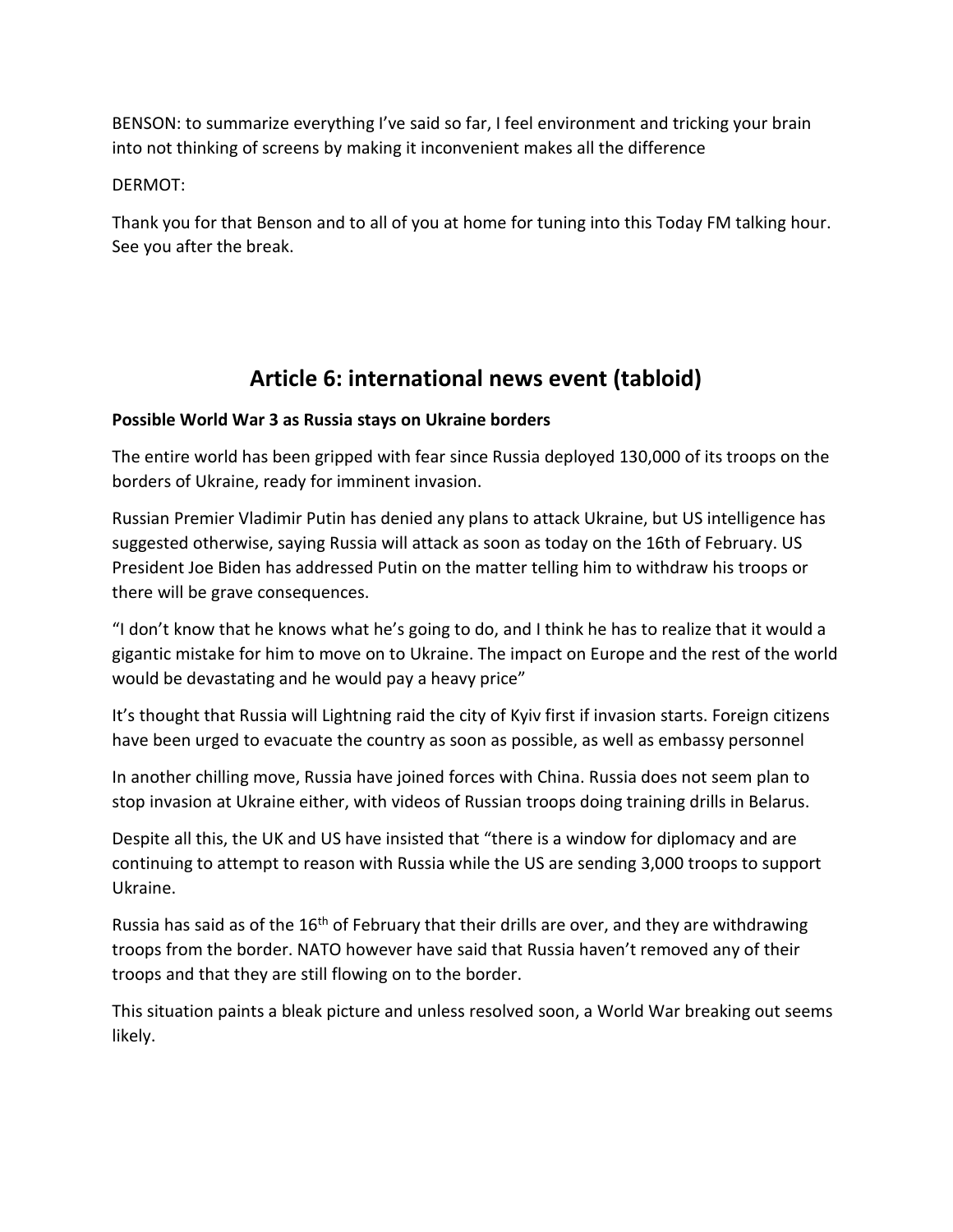<https://www.rte.ie/news/world/2022/0214/1279628-ukraine-russia/> <https://www.thesun.ie/news/8366657/world-war-latest-news-ukraine-russia-tensions/> <https://www.rte.ie/news/world/2022/0216/1281089-ukraine-russia/>

# **Article 7: Sports event (broadsheet)**

### **Djokovic will not defend his titles If vaccines will be mandatory**

Novac Djokovic, the world champion tennis player, was deported from Australia while about to compete in the Australia Tennis open. His visa was canceled earlier this year because he didn't have the covid 19 vaccination. While compliant with the ruling, his opinion has not changed on the matter one month later.

Djokovic has said he is not going to defend his Wimbledon or French open titles If there are mandatory vaccinations for players.

When asked by BBC If he'd sacrifice taking part in the competitions he said, "That is the price I'm willing to pay."

"I say that everybody has the right to choose or act or say or feel whatever is appropriate for them." Djokovic has distanced himself from the anti-vaccination movement, saying "I am not part of that movement."

"I was never against vaccination... But I've always supported the freedom to choose what to put in your body."

"The principles of decision making on my body are more important to me than any title or anything else. I'm trying to be in tune with my body as much as I can."

Djokovic is "keeping [his] mind open" about the possibility of getting vaccinated at a later time.